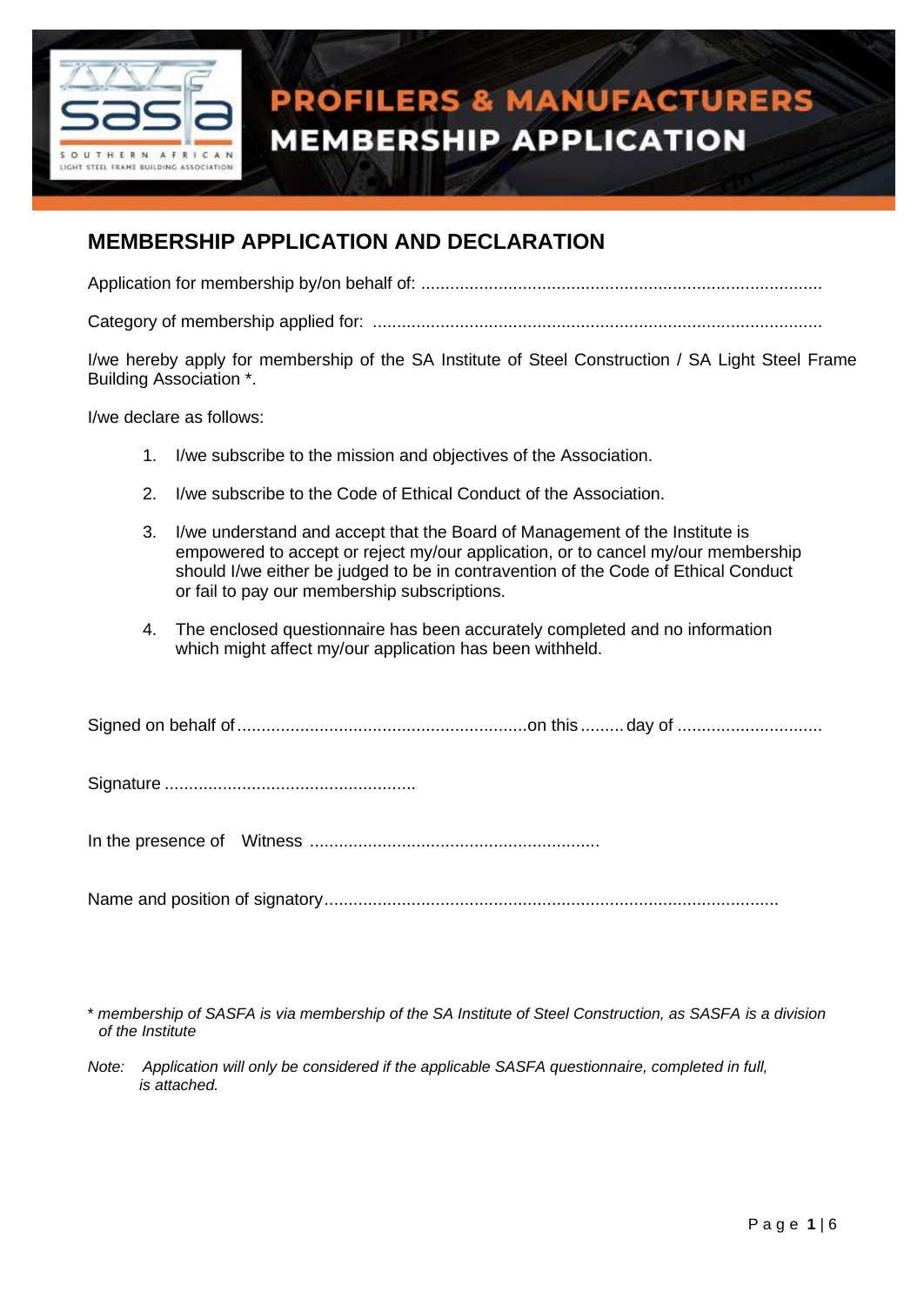

# **PROFILERS & MANUFACTURERS MEMBERSHIP APPLICATION**

#### **SASFA MEMBERSHIP APPLICATION: SUPPORTING INFORMATION** STEEL PROFILER AND LSFB MANUFACTURING MEMBER

Companies who profiles light steel sections for use in Light Steel Frame Buildings, including light steel trusses

|       | 1. COMPANY IDENTIFICATION                                 |             |  |  |  |  |
|-------|-----------------------------------------------------------|-------------|--|--|--|--|
| 1.1   | Full registered name of company:                          |             |  |  |  |  |
| 1.2   |                                                           |             |  |  |  |  |
| 1.2.1 |                                                           |             |  |  |  |  |
| 1.2.2 |                                                           |             |  |  |  |  |
| 1.3   |                                                           |             |  |  |  |  |
|       |                                                           | Code:       |  |  |  |  |
| 1.4   |                                                           |             |  |  |  |  |
|       |                                                           |             |  |  |  |  |
| 1.5   | Nominated representative of company to liaise with SASFA: |             |  |  |  |  |
|       | Representative's position:                                | First name: |  |  |  |  |
| 1.6   | Telephone:                                                | Telefax:    |  |  |  |  |
|       | E-mail:                                                   | Website:    |  |  |  |  |
|       | 2. COMPANY'S ACTIVITIES                                   |             |  |  |  |  |
| 2.1   |                                                           |             |  |  |  |  |
|       |                                                           |             |  |  |  |  |
|       |                                                           |             |  |  |  |  |
|       |                                                           |             |  |  |  |  |
| 2.2   |                                                           |             |  |  |  |  |
|       |                                                           |             |  |  |  |  |
|       |                                                           |             |  |  |  |  |
|       |                                                           |             |  |  |  |  |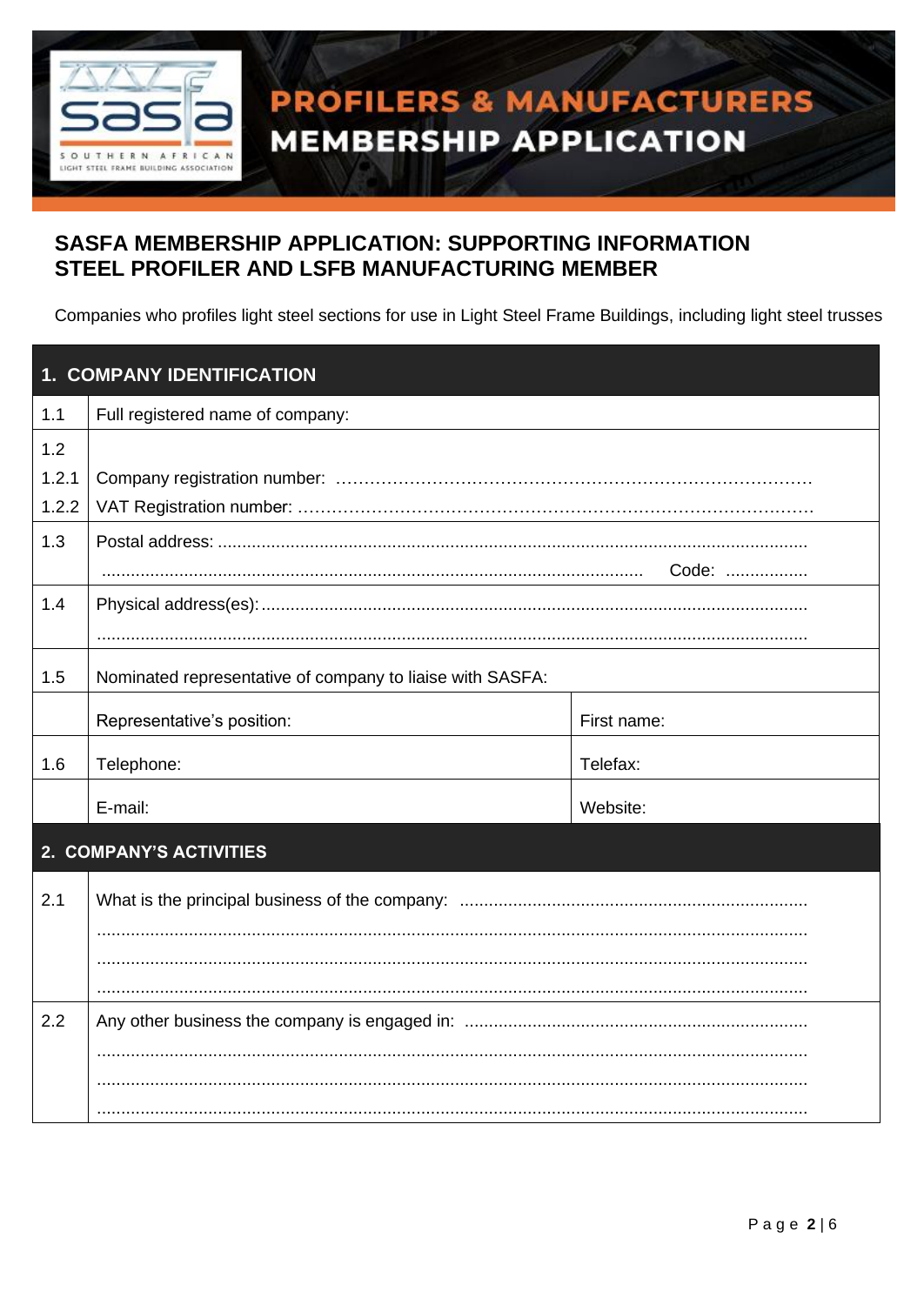### **3. HISTORY** 3.1 Date of establishment: 3.2 Subsidiary of: 3.3 | Affiliates, Branches, Divisions and Subsidiaries of the company: ..................................................................................................................................................... .....................................................................................................................................................

#### **4. PRINCIPAL OFFICERS**

| <b>Position</b>                                                                | <b>Name</b> | Qualifications                                                    | <b>E-Mail Address</b> | <b>Years of</b><br><b>Experience</b> |  |  |  |  |  |
|--------------------------------------------------------------------------------|-------------|-------------------------------------------------------------------|-----------------------|--------------------------------------|--|--|--|--|--|
| <b>Managing Director:</b>                                                      |             |                                                                   |                       |                                      |  |  |  |  |  |
| Technical Manager:                                                             |             |                                                                   |                       |                                      |  |  |  |  |  |
| Works Manager:                                                                 |             |                                                                   |                       |                                      |  |  |  |  |  |
| QA Manager:                                                                    |             |                                                                   |                       |                                      |  |  |  |  |  |
| <b>Marketing Manager:</b>                                                      |             |                                                                   |                       |                                      |  |  |  |  |  |
| <b>Human Relations</b><br>Manager:                                             |             |                                                                   |                       |                                      |  |  |  |  |  |
| Other people in the company who may deal with the Institute from time to time: |             |                                                                   |                       |                                      |  |  |  |  |  |
| <b>Position</b>                                                                | <b>Name</b> | <b>Years of</b><br>Qualifications<br>e-mail address<br>experience |                       |                                      |  |  |  |  |  |
|                                                                                |             |                                                                   |                       |                                      |  |  |  |  |  |
|                                                                                |             |                                                                   |                       |                                      |  |  |  |  |  |
|                                                                                |             |                                                                   |                       |                                      |  |  |  |  |  |
|                                                                                |             |                                                                   |                       |                                      |  |  |  |  |  |
|                                                                                |             |                                                                   |                       |                                      |  |  |  |  |  |
|                                                                                |             |                                                                   |                       |                                      |  |  |  |  |  |
| 5. QUALITY ASSURANCE                                                           |             |                                                                   |                       |                                      |  |  |  |  |  |
|                                                                                |             |                                                                   |                       |                                      |  |  |  |  |  |

|                                                                                                  | 1 E.S | NU |
|--------------------------------------------------------------------------------------------------|-------|----|
| Does a documented company quality assurance system exist which can be audited?                   |       |    |
| Has the companies QA system been audited in the last year?                                       |       |    |
| Is the company certified in terms of ISO 9000?                                                   |       |    |
| Is the company certified in terms of ISO 140000?<br>(Attach copies of all relevant certificates) |       |    |
|                                                                                                  |       |    |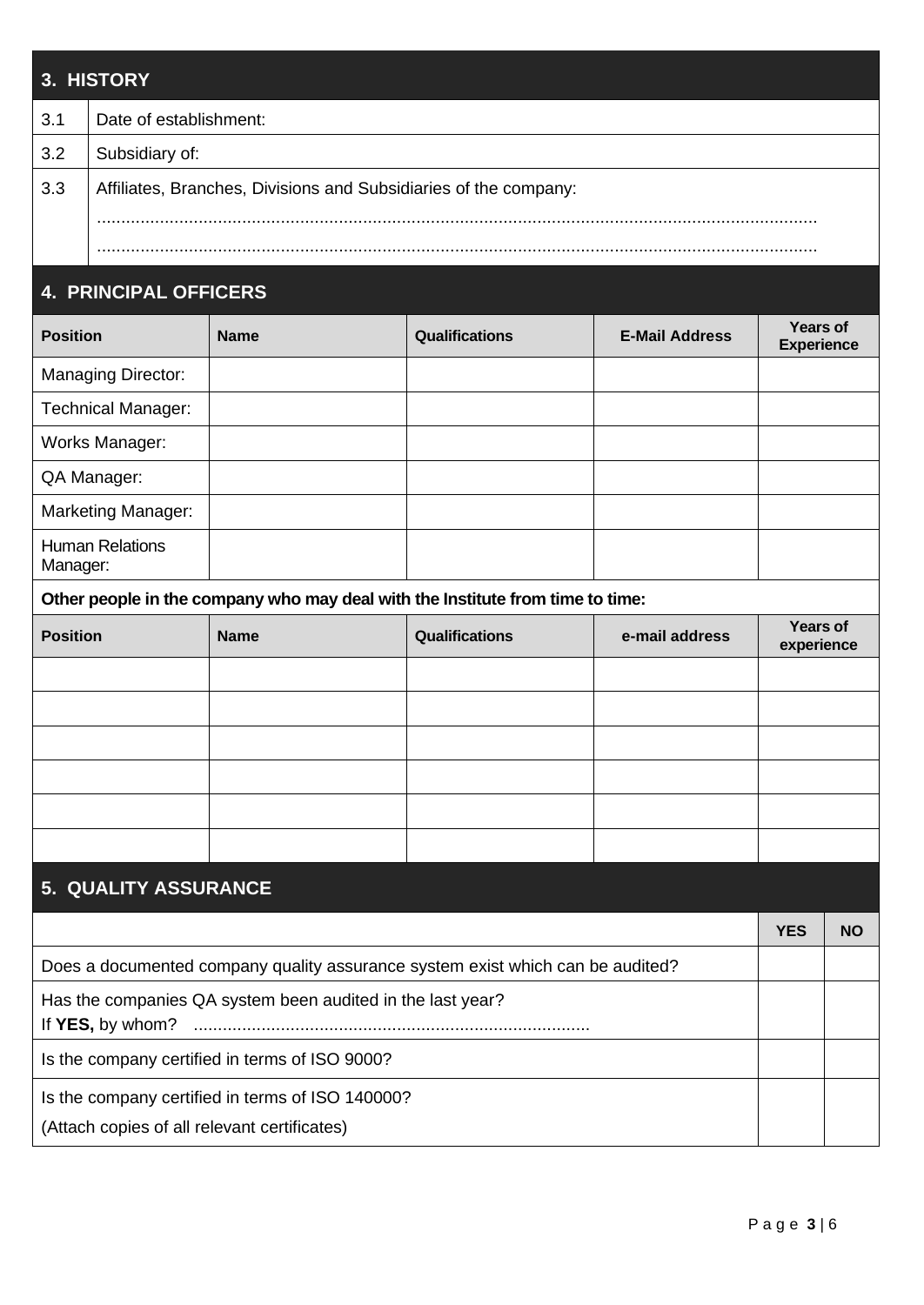|     | <b>6. SERVICES AND PRODUCTS</b> |                                                                    |                     |              |                        |                                      |  |  |  |  |
|-----|---------------------------------|--------------------------------------------------------------------|---------------------|--------------|------------------------|--------------------------------------|--|--|--|--|
| 6.1 | Product / service information   |                                                                    |                     |              |                        |                                      |  |  |  |  |
|     |                                 | Indicate the products/services supplied by the company:            |                     |              |                        |                                      |  |  |  |  |
|     | 1.                              |                                                                    |                     |              |                        |                                      |  |  |  |  |
|     | 2.                              |                                                                    |                     |              |                        |                                      |  |  |  |  |
|     | 3.                              |                                                                    |                     |              |                        |                                      |  |  |  |  |
|     | 4.                              |                                                                    |                     |              |                        |                                      |  |  |  |  |
|     | 5.                              |                                                                    |                     |              |                        |                                      |  |  |  |  |
|     | 6.                              |                                                                    |                     |              |                        |                                      |  |  |  |  |
|     | 7.                              |                                                                    |                     |              |                        |                                      |  |  |  |  |
|     | 8.                              |                                                                    |                     |              |                        |                                      |  |  |  |  |
|     | 9.                              |                                                                    |                     |              |                        |                                      |  |  |  |  |
|     | 10.                             |                                                                    |                     |              |                        |                                      |  |  |  |  |
| 6.2 |                                 |                                                                    |                     |              |                        |                                      |  |  |  |  |
|     |                                 |                                                                    |                     |              |                        |                                      |  |  |  |  |
|     |                                 |                                                                    |                     |              |                        |                                      |  |  |  |  |
| 6.3 |                                 | Attach any brochure(s) on the company and its products / services. |                     |              |                        |                                      |  |  |  |  |
|     | 7. CONTRACTS                    |                                                                    |                     |              |                        |                                      |  |  |  |  |
| 7.1 |                                 | Projects in progress or completed in the past two years:           |                     |              |                        |                                      |  |  |  |  |
|     | Project                         | <b>Client</b>                                                      | <b>Type of Work</b> |              | <b>Completion date</b> | Approximate<br><b>Contract Value</b> |  |  |  |  |
|     |                                 |                                                                    |                     |              |                        |                                      |  |  |  |  |
|     |                                 |                                                                    |                     |              |                        |                                      |  |  |  |  |
|     |                                 |                                                                    |                     |              |                        |                                      |  |  |  |  |
|     |                                 |                                                                    |                     |              |                        |                                      |  |  |  |  |
|     |                                 |                                                                    |                     |              |                        |                                      |  |  |  |  |
| 7.2 | Contracts value limitations:    |                                                                    |                     |              |                        |                                      |  |  |  |  |
|     |                                 | Minimum value of work considered per contract:                     |                     | R            |                        |                                      |  |  |  |  |
|     |                                 | Maximum value of work considered per contract:                     |                     | $\mathsf{R}$ |                        |                                      |  |  |  |  |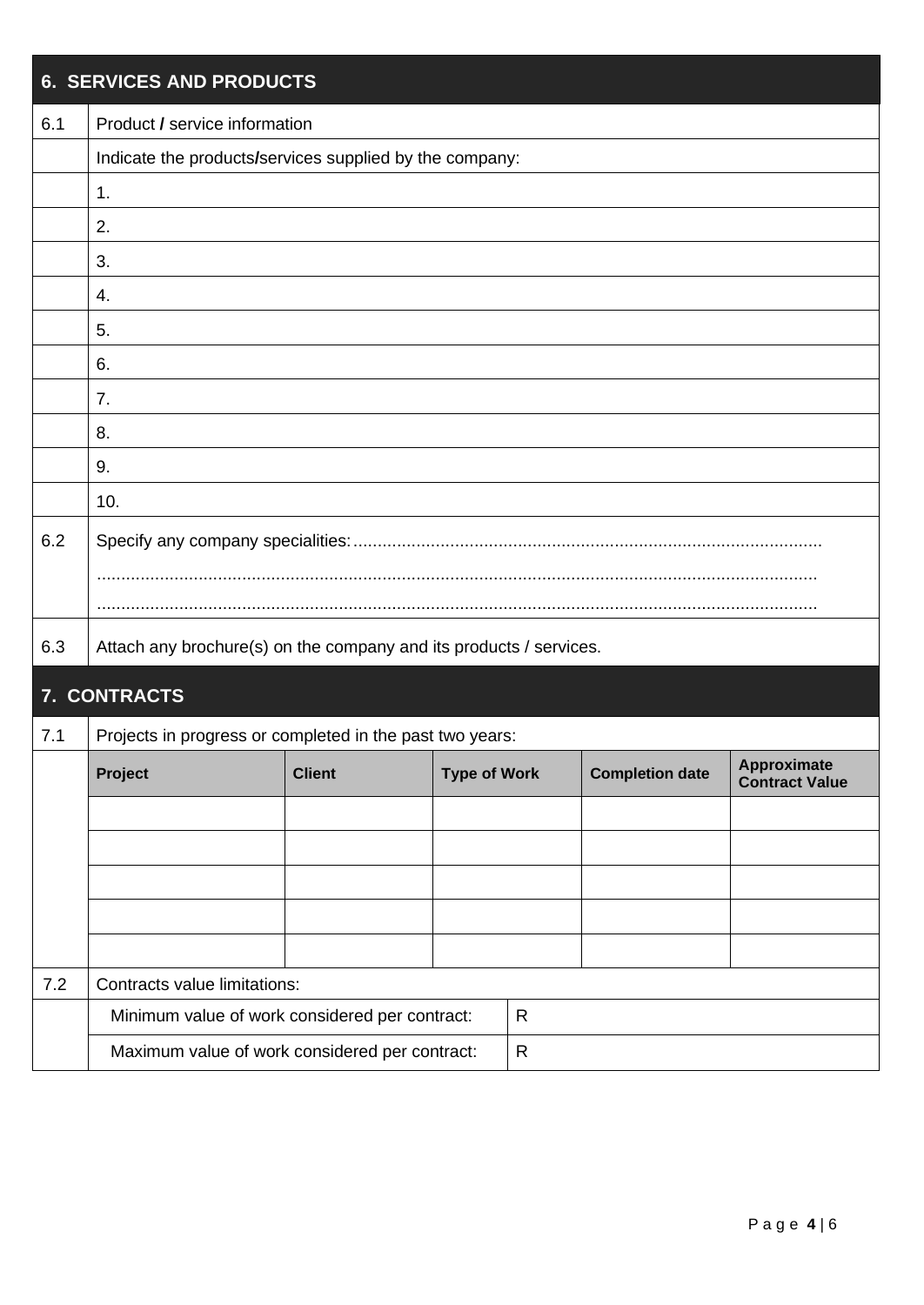| 8. EMPLOYEES, INCLUDING CONTRACT STAFF |                                                                                                                                                         |          |             |                                         |          |             |  |  |
|----------------------------------------|---------------------------------------------------------------------------------------------------------------------------------------------------------|----------|-------------|-----------------------------------------|----------|-------------|--|--|
| 8.1                                    | Total no of office staff:                                                                                                                               |          |             |                                         |          |             |  |  |
| 8.2                                    | Workshop / factory / site staff:                                                                                                                        |          |             |                                         |          |             |  |  |
|                                        | No in<br>No in<br>No on<br>No on<br>workshop<br>workshop<br>site<br>site                                                                                |          |             |                                         |          |             |  |  |
|                                        | Engineers                                                                                                                                               |          |             | Apprentices                             |          |             |  |  |
|                                        | <b>Technicians</b>                                                                                                                                      |          |             | Labourers                               |          |             |  |  |
|                                        | Draughtsmen                                                                                                                                             |          |             | Others (specify):                       |          |             |  |  |
|                                        | Supervisors/foremen                                                                                                                                     |          |             |                                         |          |             |  |  |
| 8.3                                    | Total no of employees:                                                                                                                                  |          |             |                                         |          |             |  |  |
| 8.4                                    | Peak manpower in past 2 years:                                                                                                                          |          |             |                                         |          |             |  |  |
| 8.5                                    | Have you submitted an Employment Equity Plan?                                                                                                           |          |             |                                         |          |             |  |  |
|                                        | Have you written a Skills Development Plan?                                                                                                             |          |             |                                         |          |             |  |  |
|                                        | Have you appointed a Skills Development Facilitator?                                                                                                    |          |             |                                         |          |             |  |  |
|                                        | Name:                                                                                                                                                   |          |             |                                         |          |             |  |  |
|                                        | 9. INFORMATION TECHNOLOGY                                                                                                                               |          |             |                                         |          |             |  |  |
|                                        | List all installed programme packages for design, drawing, detailing, estimating,<br>project<br>management, financial control, etc used by the company: |          |             |                                         |          |             |  |  |
|                                        | <b>10. FACILITIES</b>                                                                                                                                   |          |             |                                         |          |             |  |  |
|                                        | Factory / site facilities:                                                                                                                              |          |             |                                         |          |             |  |  |
|                                        |                                                                                                                                                         | Workshop | <b>Site</b> |                                         | Workshop | <b>Site</b> |  |  |
|                                        | Areas:                                                                                                                                                  |          |             | <b>Machinery (excluding hand tools)</b> |          |             |  |  |
|                                        | - Covered workshop $(m^2)$                                                                                                                              |          |             | <b>Decoilers</b>                        |          |             |  |  |
|                                        | $-$ Yard (m <sup>2</sup> )                                                                                                                              |          |             | Profiling machines                      |          |             |  |  |
|                                        |                                                                                                                                                         |          |             | Other:                                  |          |             |  |  |
|                                        | <b>Overhead Cranes (Ton)</b>                                                                                                                            |          |             | <b>Mobile Cranes (Ton)</b>              |          |             |  |  |
|                                        | 5 <sub>t</sub>                                                                                                                                          |          |             | 5 <sub>t</sub>                          |          |             |  |  |
|                                        | 10 <sub>t</sub>                                                                                                                                         |          |             | 10 <sub>t</sub>                         |          |             |  |  |
|                                        | 20 <sub>t</sub>                                                                                                                                         |          |             | 20 <sub>t</sub>                         |          |             |  |  |